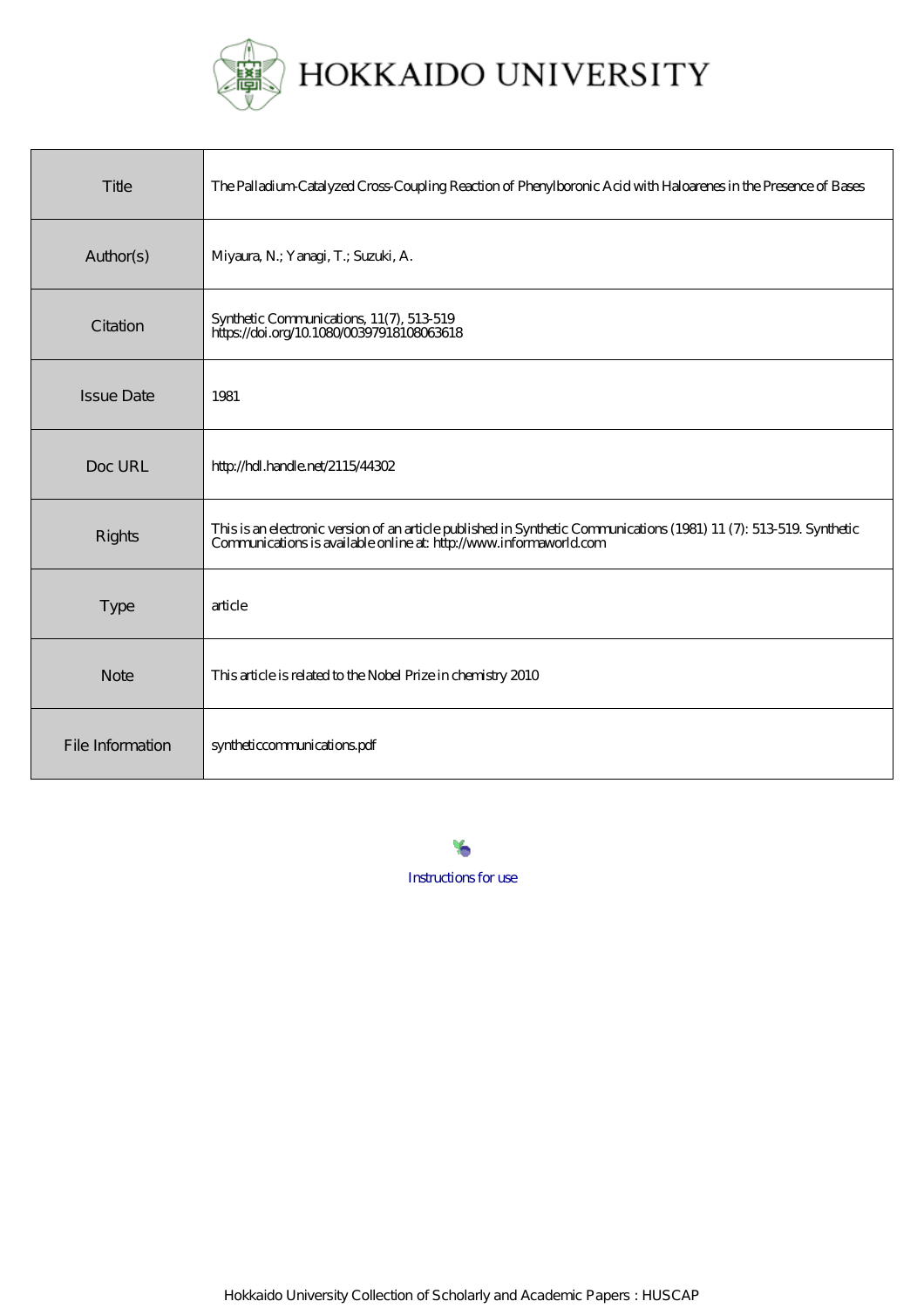## SYNTHETIC COMMUNICATIONS, 11(7), 513-519 (1981)

### THE PALLADIUM-CATALYZED CROSS-COUPLING REACTION OF PHENYLBORONIC ACID WITH HALOARENES IN THE PRESENCE OF BASES

N. Miyaura, T. Yanagi, and A. Suzuki<sup>\*</sup><br>Faculty of Engineering, Hokkaido University,<br>Sapporo 060, Japan

The transition metal-catalyzed reactions of organometallics with organic halides have been extensively studied to prove a new approach to selective formation of carbon-carbon bonds. Recently, such coupling reactions of haloarenes with aryl magnesium<sup>1-3</sup> and zinc<sup>4</sup> compounds in the presence of palladium or nickel complexes have been reported for the synthesis of biaryls. Davidson and Triggs<sup>5</sup> have previously reported that arylboronic acids react with sodium palladate to give the corresponding biaryls in good yields. The synthetic utility of the dimerization reaction is, however, limited because it requires stoichiometric amounts of the palladium compound. On the other hand, we have recently reported that cross-coupling reactions between alkenylboranes and organic halides such as alkenyl,  $^6$  alkynyl,  $^6$  aryl,  $^7$  allyl,  $^8$  and benzyl $^8$ halides are effectively catalyzed by a catalytic amount of tetrakis(triphenylphosphine)palladium, Pd(PPh<sub>3</sub>)<sub>4</sub> in the presence

513

Copyright © 1981 by Marcel Dekker, Inc.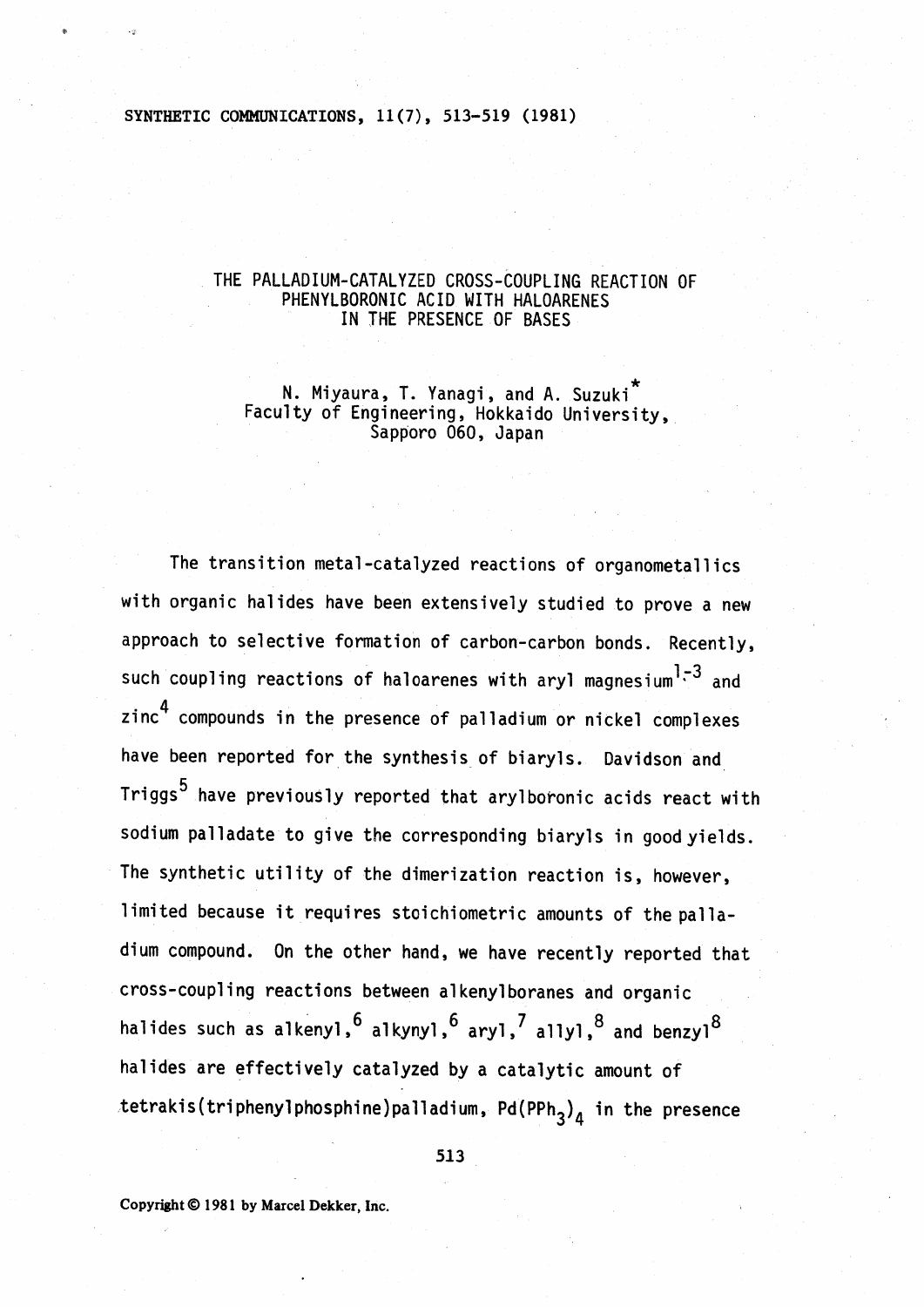## 514 MIYAURA, YANAGI, AND SUZUKI

of suitable bases as indicated in Scheme 1. Although the detailed mechanistic pathway is not clear at present, the reaction should involve a transmetallation step from alkenylboranes to alkenylpalladiums.



Scheme 1

In this paper, we wish to report that the palladium-catalyzed cross-coupling reaction of phenylboronicacid with haloarenes proceeds smoothly in the presence of bases to give corresponding biaryls in good yields (Scheme 2). At first, we examined the

 $\sum B(0H)_2$  + Br $\sum_{\text{aq. Na}_2 \text{CO}_3}^{Z}$ 

Scheme 2

effect of reagents, bases, and reaction conditions on the yield of biphenyl in the reaction of phenylboronic acid with halobenzenes using benzene as a solvent and 3 mole % of Pd(PPh<sub>3</sub>)<sub>4</sub> as a catalyst. The nesults are listed in Table I. Although we have not undertaken a detailed study of catalysts,  $Pd(PPh_3)_4$  was found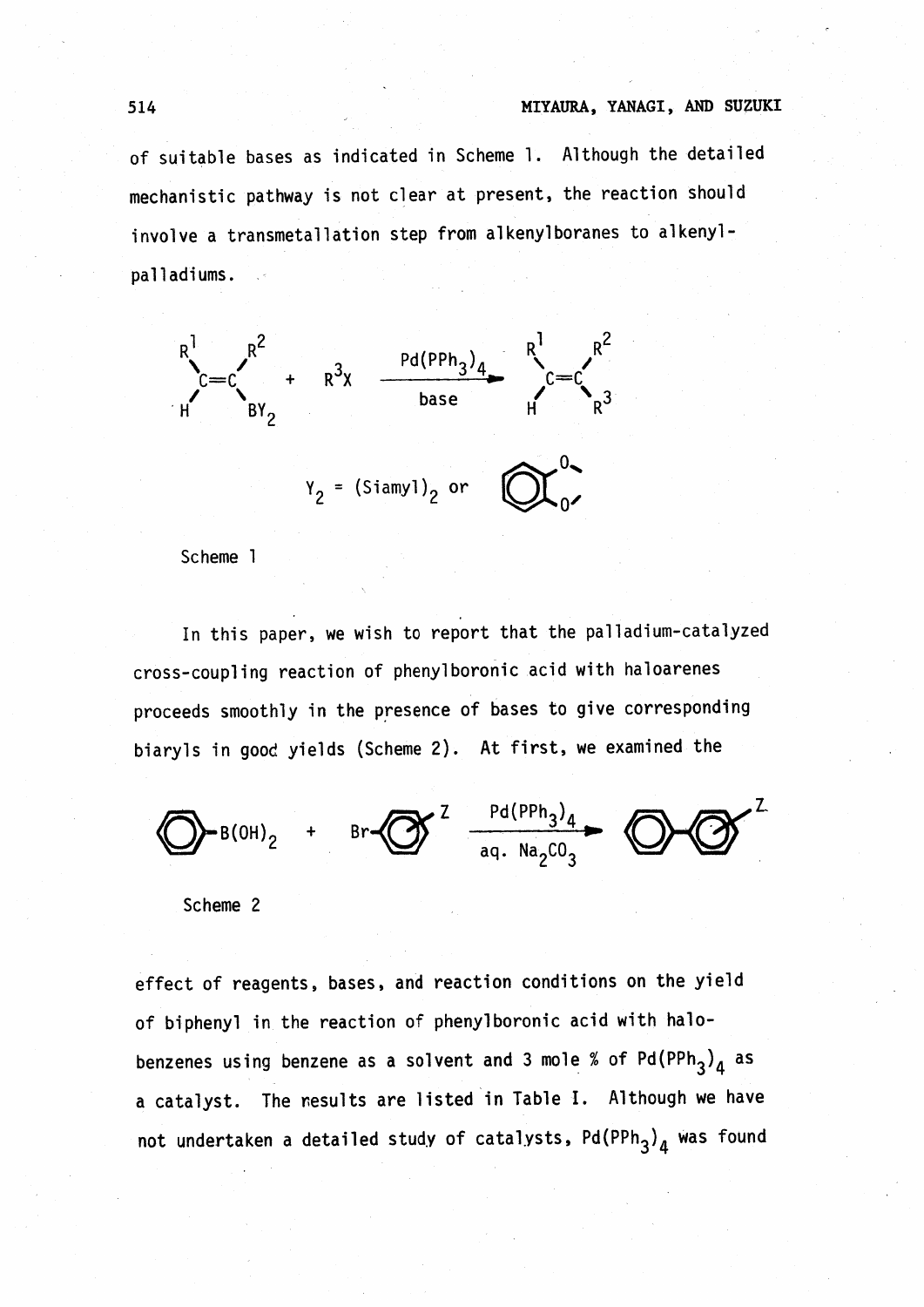#### REACTION OF PHENYLBORONIC ACID

## Table I

Cross-Coupling Reactions between Pheny1boronic Acid and Halobenzenes under Various Reaction Conditions. a

|                | 2M-NaOEt/EtOH      | 6    | 32 |
|----------------|--------------------|------|----|
| I              | $2M-NaOH/H20$      | 6    | 62 |
| Br             | 2M-NaOEt/EtOH      | 3    | 39 |
| Br             | 2M-NaOEt/EtOH      | 6    | 49 |
| Br             | 2M-NaOEt/EtOH      | 10   | 52 |
| Br             | $2M-NaOH/H2O$      | 6    | 76 |
| Br             | $2M-NaOAC/H2O$     | 6    | 11 |
| Br             | $2M-Na_2CO_3/H_2O$ | 6    | 88 |
| C <sub>1</sub> | 2M-NaOEt/EtOH      | $-6$ | 0  |

a<sub>All</sub> reactions were carried out in benzene at the boiling temperature by using 1.0 mmol of ha10benzenes, 10% excess of phenylboronic acid, 3 mole % of  $Pd(PPh_3)_4$  and 2 mmol of bases under nitrogen atmosphere.  $b$ Based on halobenzenes and determined by GLC.

to be effective even in an amount of 3 mole % as the catalyst for the cross-couplinq with iodo- and bromobenzenes. Ch1orobenzene was quite inert under the same conditions. The effect of bases was also important, because the desired cross-coupling products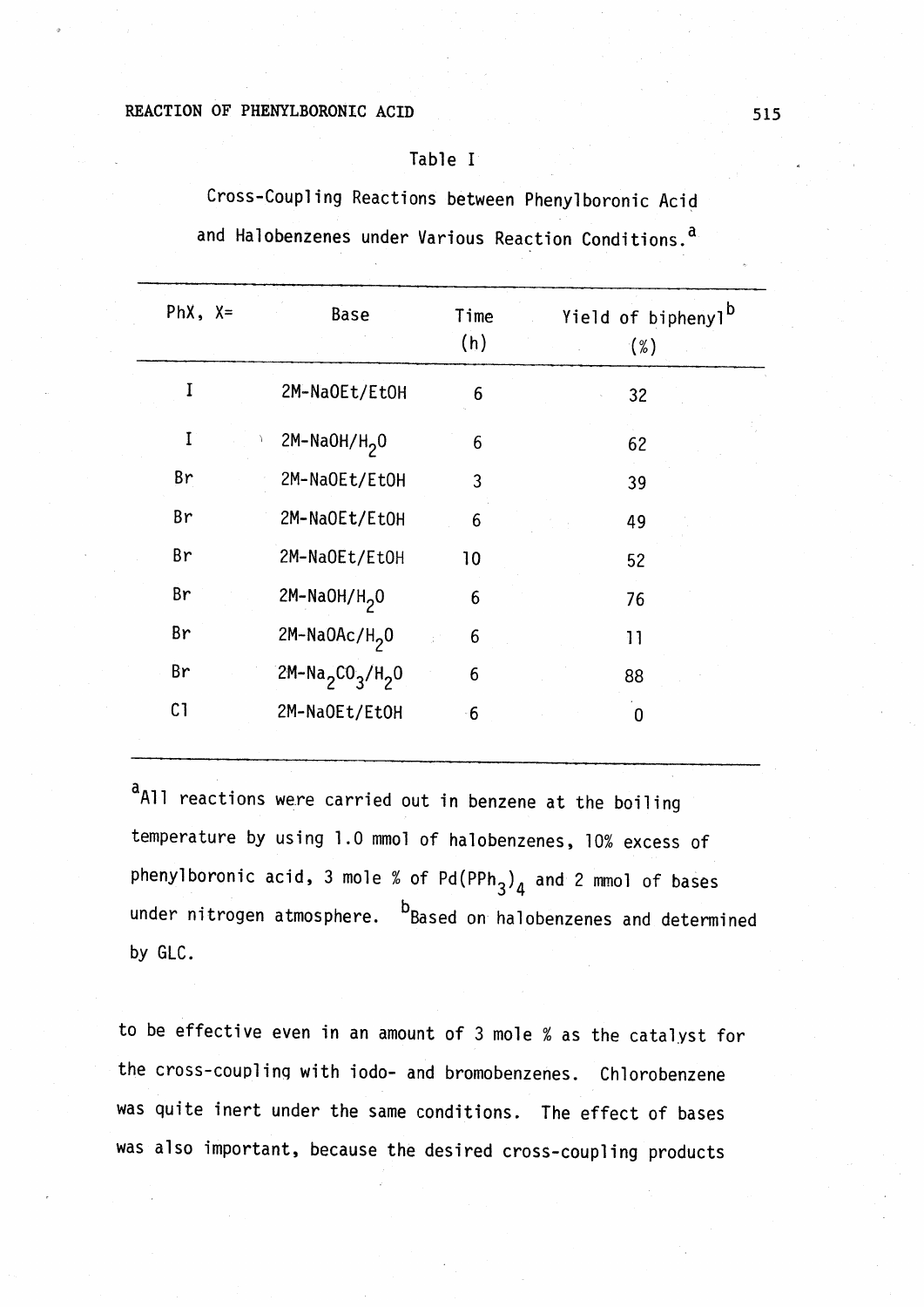## 516 MIYAURA, YANAGI, AND SUZUKI

were not obtained in any noticeable amounts in the absence of bases. Unlike our palladium-catalyzed reactions<sup>6-8</sup> previously reported, relatively weak bases such as sodium carbonate gave high product yields. A comparative reactivity study of bases in the reaction of phenylboronic acid with bromobenzene using 3 mole % of Pd(PPh<sub>3</sub>)<sub>4</sub> in benzene showed the following yields: AcONa in H<sub>2</sub>O (11%), EtONa in EtOH (49%), NaOH in H<sub>2</sub>O (76%), and Na<sub>2</sub>CO<sub>3</sub> in H<sub>2</sub>O (88%).

Representative results are summarized in Table II. The arylaryl coupling reaction reported here was complete within 6 h at refluxing temperature of benzene when sterically less hindered bromoarenes are used. The reaction with hindered bromoarenes such as mesityl bromide and l-naphthyl bromide occurred slowly under such conditions. However, the yields can be improved by carrying out the reaction at higher reaction temperatures and for longer reaction times by using toluene as a solvent. Since chloroarenes are inert for the reaction, the formation of p-terphenyl was observed in the reaction with p-dibromobenzene, and p-chlorobi- $\ddot{\phantom{1}}$ phenyl was selectively produced in the reaction with p-bromochlorobenzene. In the reaction of aryl magnesium halides in the presence of nickel complex,<sup>1,2</sup> chlorobenzene was reported to react. That reaction, however, does not show such high selectivity observed in the present reaction.

Arylboronic acids are stable in air and quite inert to various functional groups which sometime require protection-deprotection sequence. Consequently, this reaction has a major advantage over cross-coupling reactions using other organometallic compounds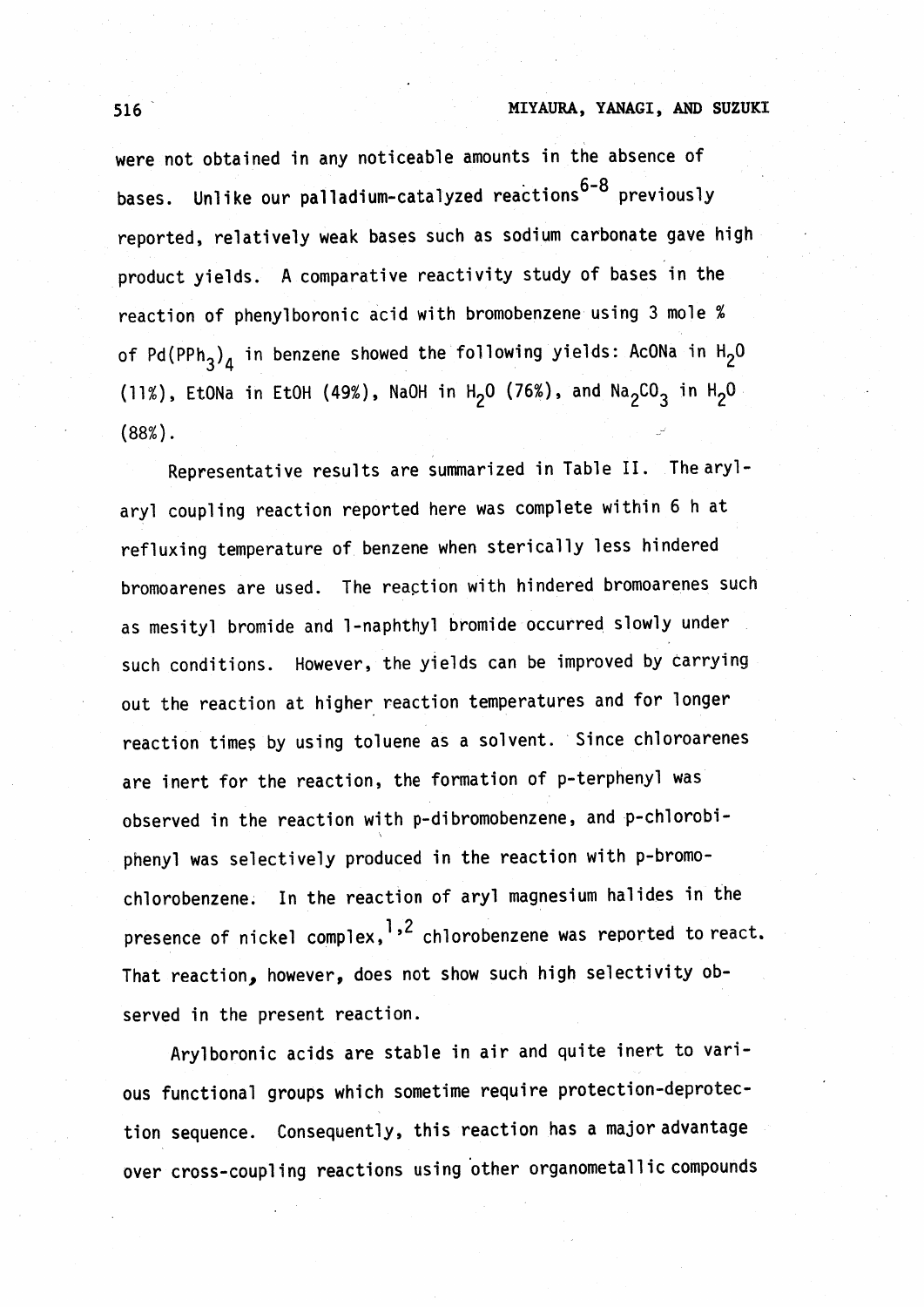# REACTION OF PHENYLBORONIC ACID 517

t..

#### Table II

| ArX                      | Solvent        | Reaction<br>time, $(h)$ | Yield of<br>biaryl, $(\%)^D$ |
|--------------------------|----------------|-------------------------|------------------------------|
| o-MePhBr                 | Benzene        | 6                       | 94                           |
| p-MePhBr                 | <b>Benzene</b> | 6                       | 88                           |
| o-MeOPhBr                | Benzene        | 6                       | 99.                          |
| p-MeOPhBr                | Benzene        | 6                       | 66 (40)                      |
| p-C1PhBr                 | <b>Benzene</b> | $\ddot{6}$              | 89 $(74)^{C}$                |
| p-MeO <sub>2</sub> CPhBr | <b>Benzene</b> | 6                       | (94)                         |
| Mesityl bromide          | Toluene        | $17 \,$                 | (80)                         |
| 1-Naphthyl bromide       | Toluene        | 10                      | (49)                         |
| p-BrPhBr                 | Toluene        | 12                      | $(40)^d$                     |
|                          |                |                         |                              |

Synthesis of Biaryls (Scheme 2).<sup>a</sup>

aThe reactions were carried out by using 10% excess of phenylboronic acid at the refluxing temperature of solvents used. The amount of  $Pd(PPh_3)_4$  was 3 mole%, and the ratio of  $Na_2CO_3/ArX$  was 2 for all the cases.  $b$ Based on the haloarenes employed and determined by GLC. The isolated yields were indicated in parentheses.  $c_p$ -Chlorobiphenyl.  $d_p$ -Terphenyl.

such as Grignard reagents. One of such examples is indicated in the synthesis of p-carbmethoxybiphenyl by the reaction of methyl p-bromobenzoate with phenylboronic acid in Table 2. Furthermore, a wide variety of arylboronic acids are prepared by function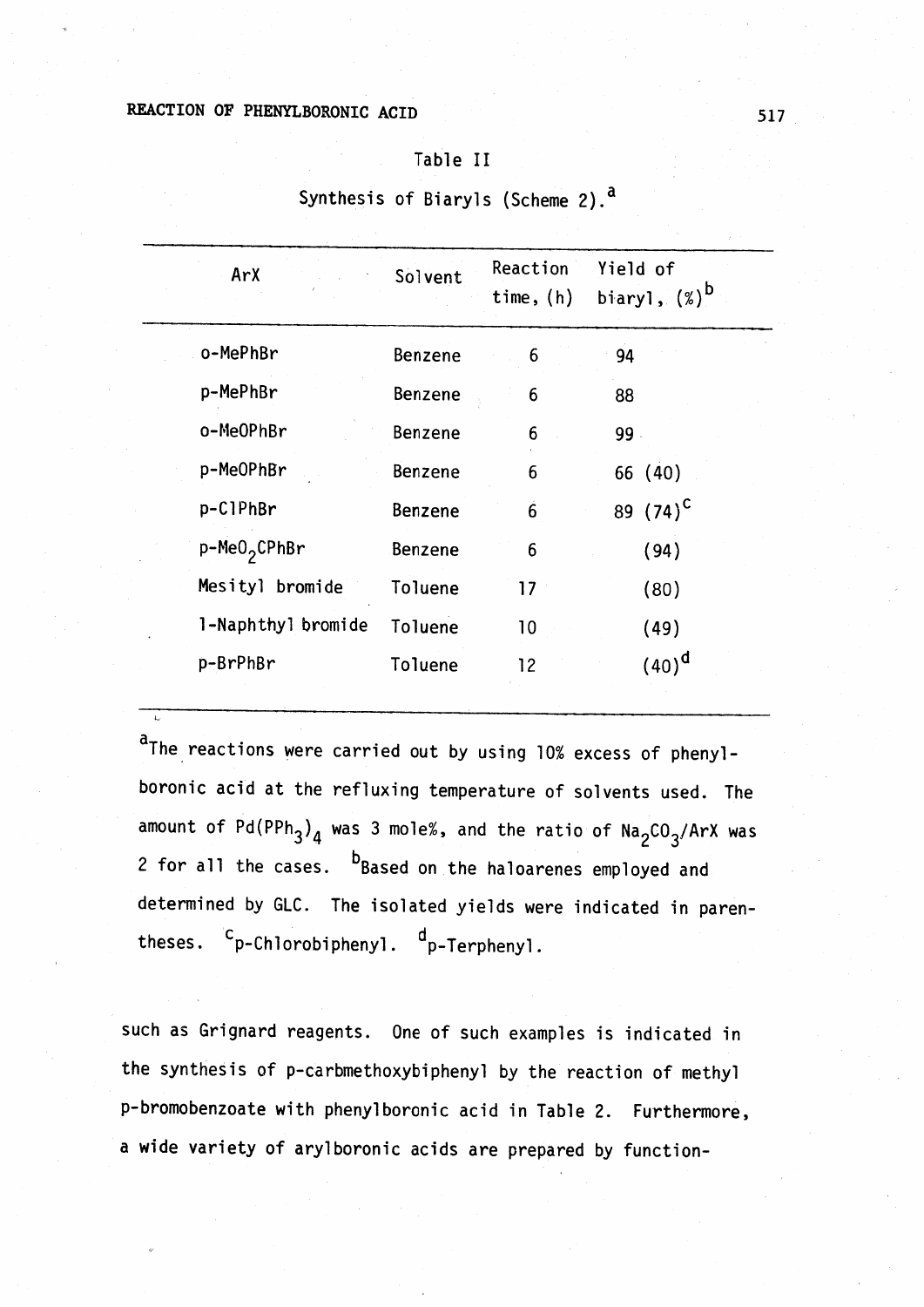alization reactions of the parent arylboronic acid such as nitration, oxidation, and halogenation. <sup>9</sup> Therefore, the present synthesis provides a range of applicability far broader than the procedures previously available.

The following procedure for the preparation of p-ch1orobiphenyl is representative. A 50 m1-f1ask was charged with  $Pd(PPh_3)_A^{-10}$  (0.3 mmol), benzene (20 ml), p-chlorobromobenzene (10 mmol), and an aqueous solution of  $\text{Na}_2\text{CO}_3$  (10 ml of a 2M solution ) under nitrogen atmosphere, and then phenylboronic acid<sup>11</sup> (11 mmol) in ethanol (5 ml) was added. The mixture was refluxed for 6 h under vigorous stirring. After the reaction was complete, the residual phenylboronic acid was oxidized by  $30\% - H_2O_2$  (0.5ml) at room temperature for 1 h. The product was extracted with ether, washed by a saturated NaCl solution, and finally dried over  $\text{Na}_2\text{SO}_4$ . GLC analysis at this stage revealed the formation of p-ch1orobiphenyl in a yield of 89%. The residue after evaporation of the solvent was distilled to afford 1.4 g (7.4 mmo1, 74%) of p-chlorobiphenyl: b.p. 156°C/15 mmHg (Lit.<sup>12</sup> 293°C) and m.p. 77°C (Lit. 12 77°C).

#### References

- 1. R. J. P. Corriu and J. P. Masse, J. Chem. Soc., Chem. Commun., 144 (1972).
- 2. K. Tamao, K. Sumitani, and M. Kumada, J. Am. Chem. Soc., 94, 4374 (1972); K. Tamao, A. Minato, N. Miyake, T. Matsuda, Y. Kiso, and M. Kumada, Chem. Lett., 133 (1975).